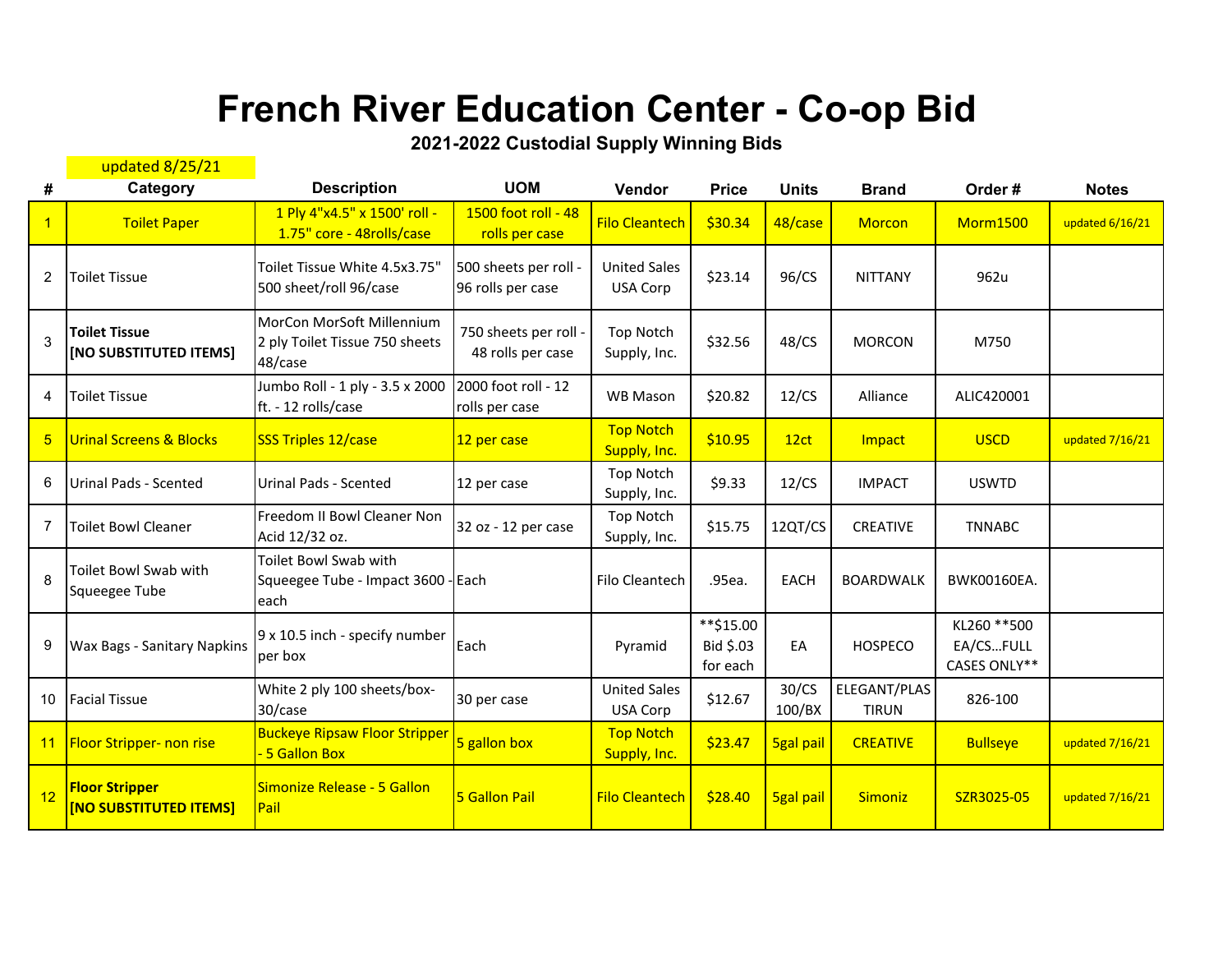| 13 | <b>Floor Stripper</b><br>[NO SUBSTITUTED ITEMS] | Flash 55 Floor Stripper -<br>Pioneer - AMD516FS - 5 Gallon                  | 5 Gallon Pail                      | WB Mason                         | \$69.31   | $(2)$ 2.5<br>GL/CS              | Pioneer                   | AMN516FS         |              |
|----|-------------------------------------------------|-----------------------------------------------------------------------------|------------------------------------|----------------------------------|-----------|---------------------------------|---------------------------|------------------|--------------|
| 14 | <b>Stripping Pad</b>                            | 19" Stripping Pad - specify<br>units per case                               | Each                               | <b>WB Mason</b>                  | \$10.39   | 5/CT                            | Americo                   | ACS7219          |              |
| 15 | <b>Stripping Pad</b><br>[NO SUBSTITUTED ITEMS]  | 20"Americo - specify units per<br>case                                      | Each                               | <b>WB Mason</b>                  | \$11.06   | 5/CT                            | Americo                   | ACS7220          |              |
| 16 | <b>Stripping Pad</b><br>[NO SUBSTITUTED ITEMS]  | 20" 3M 7200 - 5/case                                                        | 5 per case                         | <b>Top Notch</b><br>Supply, Inc. | \$31.46   | 5/CS                            | 3M                        | 7200-20          |              |
| 17 | <b>Floor Finisher</b><br>[NO SUBSTITUTED ITEMS] | Omni Guard Floor Finish -<br>Pioneer - AMN141FS - 5<br>Gallon               | 5 Gallon Pail                      | Filo Cleantech                   | \$69.45   | $2 - 2.5$<br>gal / cs.          | Pioneer Eclipse           | PIOAMN141FS      |              |
| 18 | Floor Cleaner<br>[NO SUBSTITUTED ITEMS]         | BETCO - Best Scrub -<br>BCC6700500 - 5 Gallon                               | 5 Gallon Pail                      | Filo Cleantech                   | \$38.55   | 5 gallon<br>pail                | Betco                     | BCC6700500       |              |
| 19 | <b>Floor Cleaner</b>                            | BETCO - Fastdraw 1 PH7 Ultra<br>17847-00 -<br>Box of (4) 2 Liter Containers | 4 - 2 Liter Containers<br>per case | Filo Cleantech                   | \$88.93   | 5 gallon<br>pail                | Betco                     | BCC1784700       |              |
| 20 | Floor Wax 25% Solid                             | <b>Castleguard Metal Cross</b><br>Linked Floor Finish - 5-gallon<br>box     | 5 Gallon Box                       | Filo Cleantech                   | \$47.72   | 5 gallon<br>pail                | Simonize<br>premier plus  | SZCS0653005      |              |
| 21 | <b>Floor Wax</b><br>[NO SUBSTITUTED ITEMS]      | Wet Look Floor Wax Plus -<br>Simonize - CSO750 - 5 gallon                   | 5 Gallon Pail                      | Filo Cleantech                   | \$44.32   | 5 gallon<br>pail                | Simonize Wet<br>Look Plus | SZCS0750005      |              |
| 22 | Wax                                             | Sta-Brite Square Pail - 5 gallon<br>pail                                    | 5 Gallon Pail                      | Top Notch<br>Supply, Inc.        | \$49.75   | 5 GAL                           | <b>TOP NOTCH</b>          | <b>TNHIGLOSS</b> |              |
| 23 | Carpet Shampoo                                  | Steam Plus Carpet Shampoo -<br>gallon - specify units/case                  | Each                               | Filo Cleantech                   | \$5.80ea. | $4 \times 1$<br>gallon<br>/case | Simonize Pick<br>up       | SZP2669004       | sold by case |
| 24 | <b>Carpet Shampoo</b><br>[NO SUBSTITUTED ITEMS] | Automatic Shampoo - SSS -<br>48007 - 4 Gallons/Case                         | 4 Gallons per case                 | No bids match exact              |           |                                 |                           |                  |              |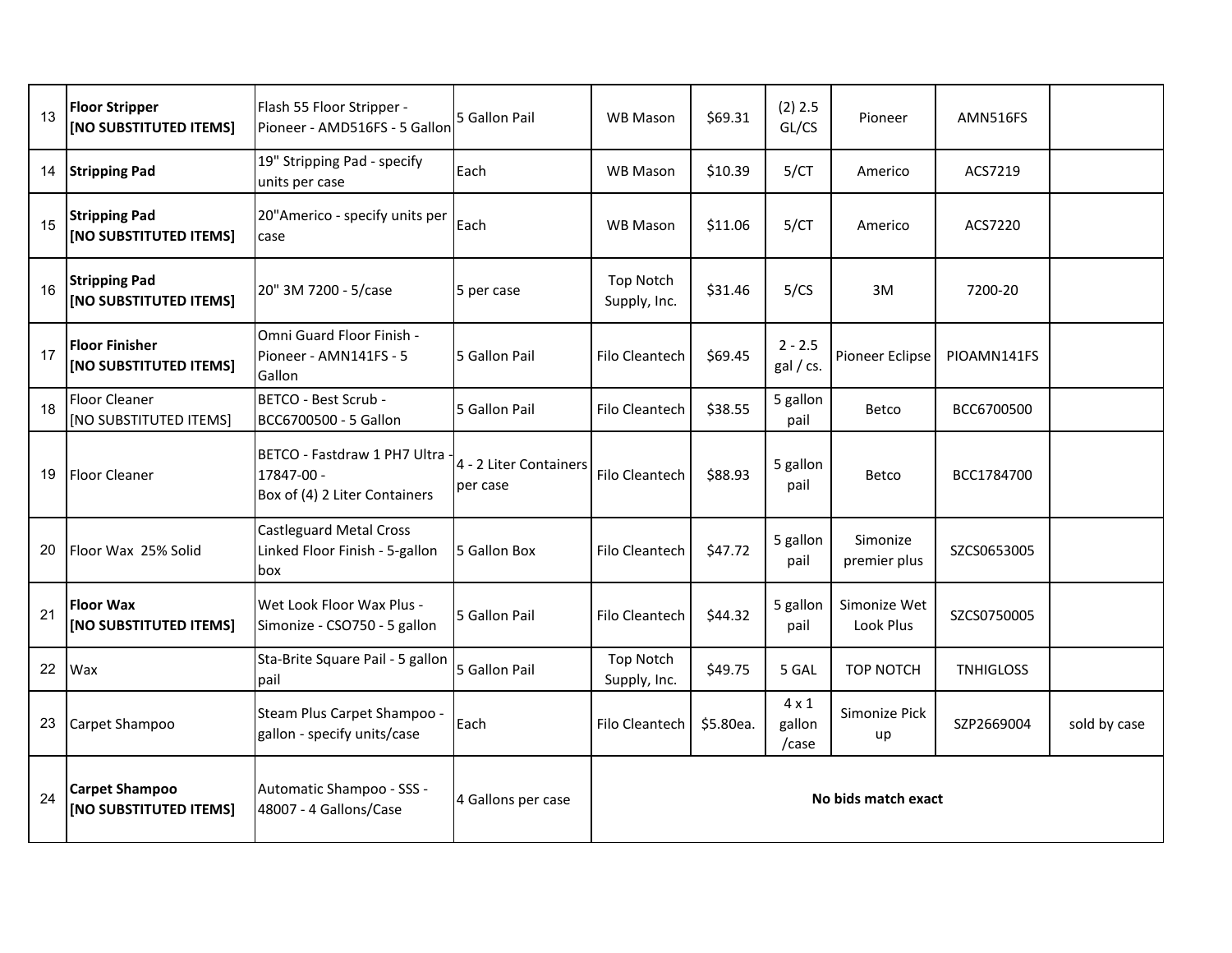| 24 | <b>Carpet Shampoo</b><br>[NO SUBSTITUTED ITEMS]    | Automatic Shampoo - SSS -<br>48007 - 4 Gallons/Case                      | 4 Gallons per case                 | <b>ALTERNATIVE</b><br><b>BID ITEM</b><br><b>WB Mason</b> | \$35.36 | 4/CS                 | <b>NCL</b>          | NCL067029                                                         |  |
|----|----------------------------------------------------|--------------------------------------------------------------------------|------------------------------------|----------------------------------------------------------|---------|----------------------|---------------------|-------------------------------------------------------------------|--|
| 25 | <b>Foaming Hand Soap</b>                           | 1000 ml - 6/case - includes<br>dispenser at no charge                    | 6 per case                         | <b>WB Mason</b>                                          | \$30.59 | 6/CT                 | Kutol               | KUT686L05                                                         |  |
| 26 | <b>Foaming Hand Soap</b><br>[NO SUBSTITUTED ITEMS] | Kutol - Kut686L05 - 6/case                                               | 6 per case                         | <b>WB Mason</b>                                          | \$30.59 | 6/CT                 | Kutol               | KUT686L05                                                         |  |
| 27 | <b>Foaming Hand Soap</b><br>[NO SUBSTITUTED ITEMS] | 1000ML - Kutol - KUT69041 -<br>specify units/case                        | Each                               | <b>WB Mason</b>                                          | \$30.59 | 6/CT                 | Kutol               | KUT69041                                                          |  |
| 28 | Disinfectant                                       | Betco Fastdraw 2 AF79 - Con<br>#33147-00 -<br>4-2 Liter Bottles per case | 4 - 2 Liter Containers<br>per case | Casey EMI                                                | \$52.10 | CASE (4<br>1/2G      | WAVELENGTH          | WAVEPDS33L<br>(MHEC<br>CONTRACT)                                  |  |
| 29 | Lysol Spray Disinfectant                           | 19 oz. - 12/case                                                         | 12 per case                        | Pyramid                                                  | \$28.73 | 12/CASE              | CHASE<br>(SPRAYPAK) | 433-4104 (KILLS<br>COVID-19, HIV1,<br>H1N1 & MORE)                |  |
| 30 | <b>Pine Sol</b><br>[NO SUBSTITUTED ITEMS]          | 144 oz. Lemon or Orange<br>Cleaner specify units per case                | Each                               | <b>United Sales</b><br>USA Corp                          | \$26.70 | 144 oz<br>3/cs       | pine Sol            | 35419                                                             |  |
| 31 | <b>Pine Sol</b><br>[NO SUBSTITUTED ITEMS]          | 144 oz Lavendor                                                          | 3 per case                         | <b>United Sales</b><br>USA Corp                          | \$26.70 | 144 oz<br>3/cs       | pine Sol            | 97301                                                             |  |
| 32 | Bleach                                             | Gallon - specify units/case<br>and Brand Bid                             | Each                               | Filo Cleantech                                           | \$13.44 | 6cs sold<br>by case  | Pure Brite          | KIK11006755042                                                    |  |
| 33 | Bleach                                             | Gallon - specify units/case<br>and Brand Bid                             | Each                               | Filo Cleantech                                           | \$14.68 | 6/cs sold<br>by case | Pure Brite          | KIK11008635042                                                    |  |
| 34 | <b>Glass Cleaner</b>                               | 19 oz. aerosol can                                                       | 19oz can - Each                    | Pyramid                                                  | \$23.76 | EA                   | <b>CHASE</b>        | 433-4101 ** 20oz<br><b>CAN, 12</b><br>CANS/CSFULL<br>CASES ONLY** |  |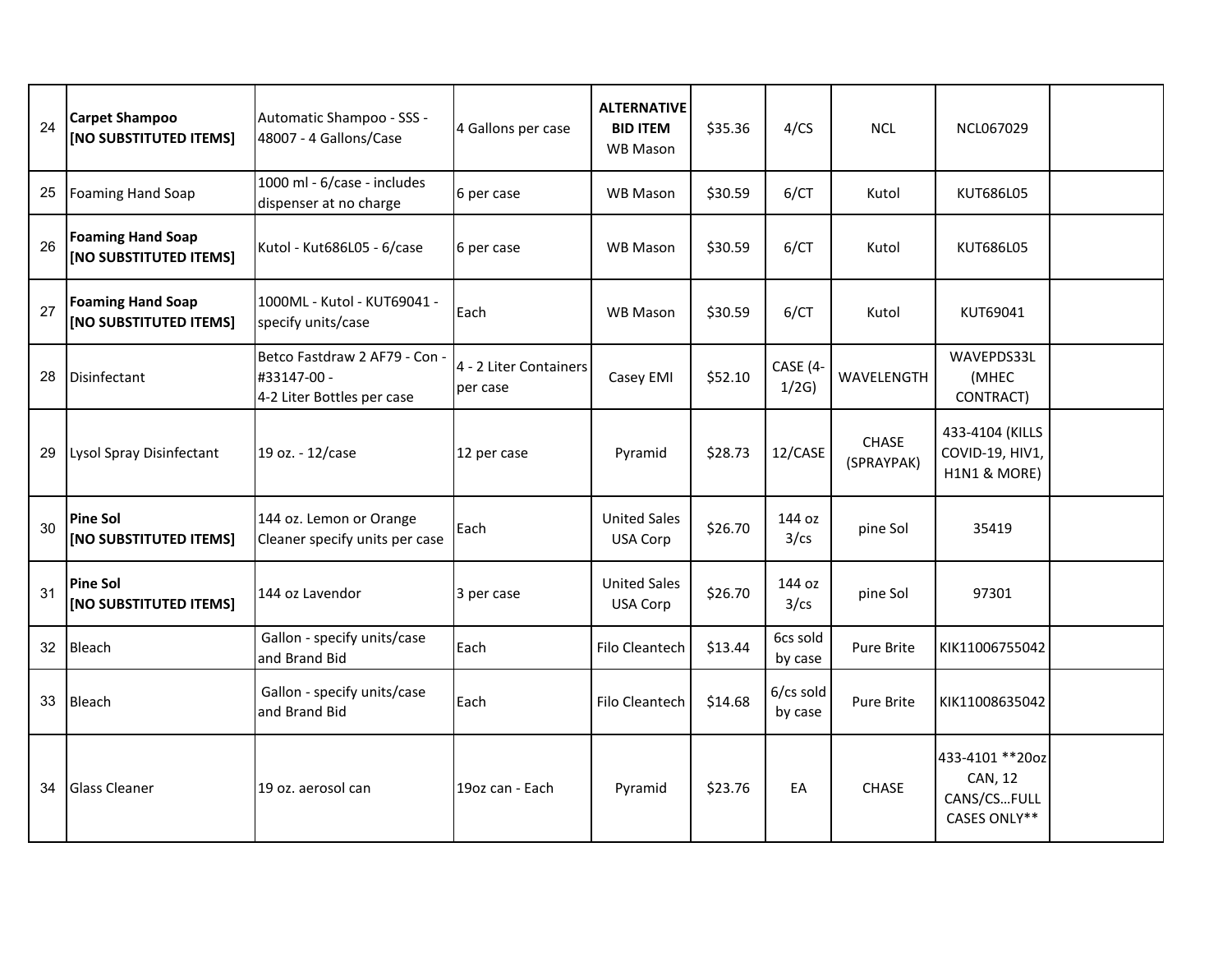| 35 | <b>Glass Cleaner</b><br>[NO SUBSTITUTED ITEMS]   | SSS Glass Cleaner Spray - 19oz<br>12/case - #21002                                                                                    | 12 per case          | no bids                                                  |            |                             |            |                   |  |
|----|--------------------------------------------------|---------------------------------------------------------------------------------------------------------------------------------------|----------------------|----------------------------------------------------------|------------|-----------------------------|------------|-------------------|--|
| 36 | <b>Cleaner</b><br>[NO SUBSTITUTED ITEMS]         | Super Court Cleaner - BONO -<br>BNAM70001818 - 1 Gallon                                                                               | 1 Gallon Each        | Filo Cleantech                                           | \$48.47cs. | 4/gals/cs<br>Sold by<br>CS. | Bona       | BNWAM700018<br>18 |  |
| 37 | <b>Cleaner</b><br>[NO SUBSTITUTED ITEMS]         | Betco Fastdraw 10 - Citrus<br>Chisel - #16747-00 -<br>4 Gallons/case                                                                  | 4 Gallons per case   | WB Mason                                                 | \$64.49    | 4/CT                        | Betco      | BCC1674700        |  |
| 38 | <b>Cleaner</b><br>[NO SUBSTITUTED ITEMS]         | Betco Best Scent - Ocean<br>Breeze - #BCC2314700<br>[Vendor please indicate # of<br>bottles if sold per case]                         | Each                 | <b>WB Mason</b>                                          | \$152.10   | 4/CT                        | Betco      | BCC2314700        |  |
| 39 | Cleaner<br>[NO SUBSTITUTED ITEMS]                | Betco Green Earth Peroxide<br>Cleaner - #BCC3364700<br>[Vendor please indicate # of<br>bottles if sold per case]                      | Each                 | <b>WB Mason</b>                                          | \$75.20    | 4/CT                        | Betco      | BCC3364700        |  |
| 40 | <b>Cleaner</b><br>[NO SUBSTITUTED ITEMS]         | SHA-ZYME Deororizer -<br>Restroom Cleaner - Gallon -<br>No-Rinse - #1831<br>[Vendor please indicate # of<br>bottles if sold per case] | Each                 | No bids match exact                                      |            |                             |            |                   |  |
| 40 | <b>Cleaner</b><br>[NO SUBSTITUTED ITEMS]         | SHA-ZYME Deororizer -<br>Restroom Cleaner - Gallon -<br>No-Rinse - #1831<br>[Vendor please indicate # of<br>bottles if sold per case] | Each                 | <b>ALTERNATIVE</b><br><b>BID ITEM</b><br><b>WB Mason</b> | \$52.87    | 4/CS                        | <b>NCL</b> | <b>NCL508124</b>  |  |
| 41 | <b>Air Freshener</b><br>[NO SUBSTITUTED ITEMS]   | SSS Baby Powder Dry - 10oz<br>12/case - #05030                                                                                        | 10 oz - 12 per case  | no bids                                                  |            |                             |            |                   |  |
| 42 | Air Fresh / Deodorizer<br>[NO SUBSTITUTED ITEMS] | SSS Disinfectant Deodorant -<br>16.5 oz - 12/case - #05003                                                                            | 16.5oz - 12 per case | no bids                                                  |            |                             |            |                   |  |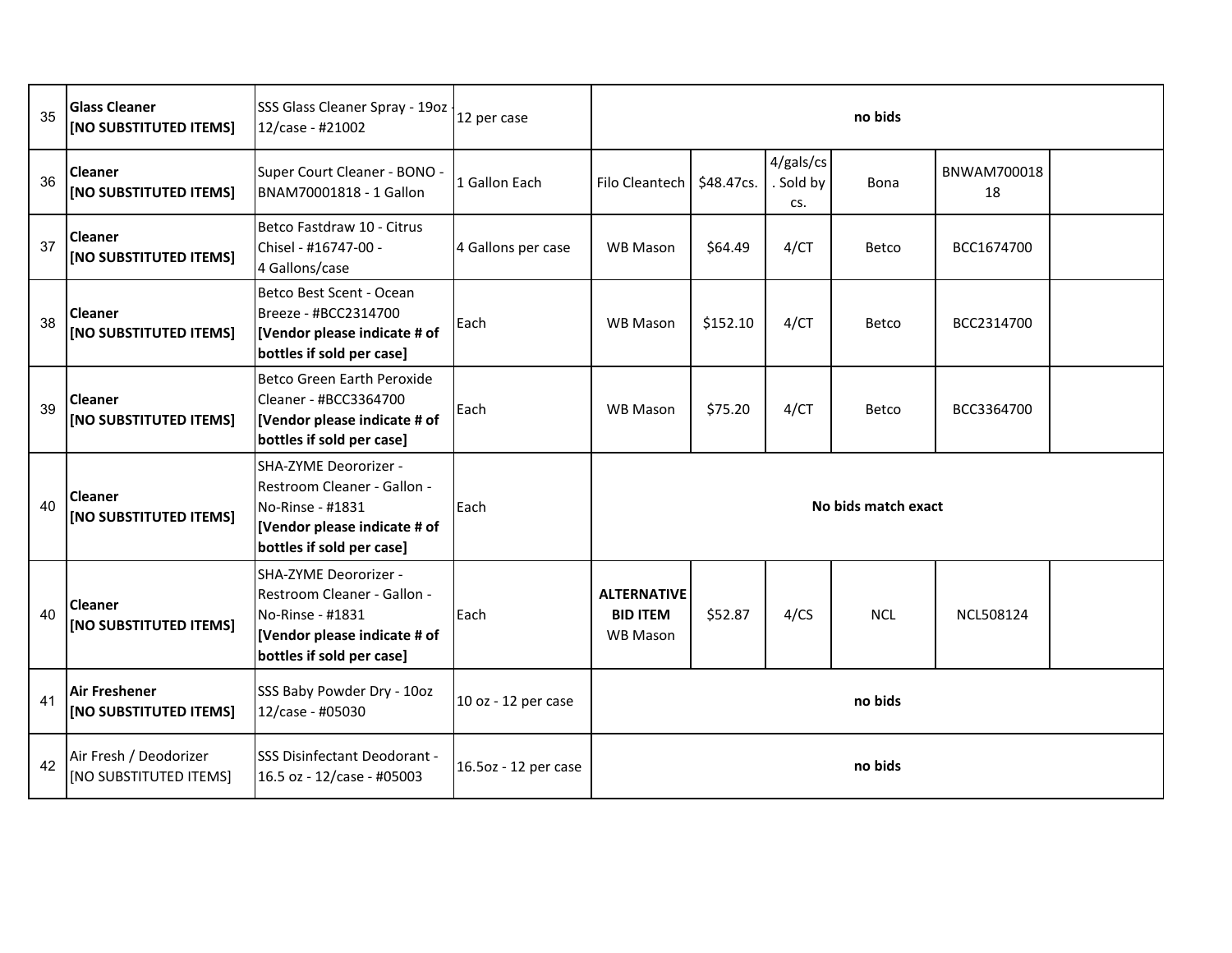| 43 | <b>Bowl Cleaner</b><br>[NO SUBSTITUTED ITEMS]       | Betco Kling Thick Bowl Cleaner<br>32oz - MNT-Wintergreen<br>Scent - #BCC0751200<br>[Vendor please indicate # of<br>bottles if sold per case] | Each                      | <b>WB Mason</b>                         | \$21.96    | 12/CT         | Betco               | BCC0751200          |                 |
|----|-----------------------------------------------------|----------------------------------------------------------------------------------------------------------------------------------------------|---------------------------|-----------------------------------------|------------|---------------|---------------------|---------------------|-----------------|
| 44 | <b>Clorox Wipes</b>                                 | 75/container                                                                                                                                 | 75 per container          | WB Mason                                | \$26.38    | 6/CT          | Clorox              | CLO15949            |                 |
| 45 | <b>Disinfectant Wipes</b><br>[NO SUBSTITUTED ITEMS] | Clorox Healthcare Hydrogen<br>Peroxide Wipes - 155 count -<br>6/case                                                                         | 155 count - 6 per<br>case | Filo Cleantech                          | \$34.56cs. | 6/155/<br>CS. | Clorox              | CLOCP30825          |                 |
| 46 | <b>Trash Bags</b>                                   | 24"x 32", 1 ml - 500/case                                                                                                                    | 500 per case              | UniPak                                  | \$19.50    | 500           | <b>UPC</b>          | 33R                 |                 |
| 47 | <b>Trash Bags</b>                                   | 38" x 58" 2 ply, 2 ml -100/case 100 per case                                                                                                 |                           | Central Poly-<br>Bag Corp               | \$14.90    | 100           | <b>Central Poly</b> | CP38582M            |                 |
| 48 | <b>Trash Bags</b><br>[NO SUBSTITUTED ITEMS]         | 38x60 - 2ML Trash Liner -<br>Central Poly - CP38602M                                                                                         | 100 per case              | Central Poly-<br><b>Bag Corp</b>        | \$21.10    | 100           | <b>Central Poly</b> | C38602M             |                 |
| 49 | <b>Trash Bags</b>                                   | 33" x 39" 1.5 ml -100/case                                                                                                                   | 100 per case              | Central Poly-<br><b>Bag Corp</b>        | \$12.00    | 100           | Central Poly        | <b>CP3339XH</b>     |                 |
| 50 | <b>Trash Bags</b>                                   | 33" x 40" 16 mic Liner<br>Natural 250/case                                                                                                   | 250 per case              | <b>United Sales</b><br>USA Corp         | \$13.76    | $250$ /cs     | Kangaroo            | 52008               |                 |
| 51 | <b>Trash Bags</b>                                   | 24"x 33", 8 mic - 1000/case                                                                                                                  | 1000 per case             | <b>Central Poly-</b><br><b>Bag Corp</b> | \$16.50    | 1000ct        | <b>Central Poly</b> | CP243308            | updated 7/16/21 |
| 52 | <b>Trash Bags</b>                                   | 40"x48" 16 mic - 250/box                                                                                                                     | 250 per box               | Central Poly-<br><b>Bag Corp</b>        | \$19.40    | 250           | <b>Central Poly</b> | CP404616            |                 |
| 53 | <b>Trash Bags</b>                                   | Heavy Duty 32 gal. 30" x 37" -<br>500/case                                                                                                   | 500 per case              | Central Poly-<br>Bag Corp               | \$14.20    | 500           | Central Poly        | CP3037              |                 |
| 54 | <b>Scouring Sponges - Green</b><br><b>Backing</b>   | Box - $20/b$ ox                                                                                                                              | 20 per box                | <b>WB Mason</b>                         | \$10.98    | 20/CT         | <b>Boardwalk</b>    | <b>BWK174</b>       |                 |
| 55 | <b>Stripping Pads - Black</b>                       | 3M - 3M08275 - 5/case                                                                                                                        | 5 per case                | WB Mason                                | \$9.49     | 5/CT          | Americo             | ACS7217             |                 |
| 56 | <b>Burnishing Pads</b><br>[NO SUBSTITUTED ITEMS]    | #86000460 24" burnishing<br>pads (only pads that fit<br>propane burnisher)<br>[Vendor please indicate # of if<br>sold per case]              | Each                      |                                         |            |               | no bids             |                     |                 |
| 57 | Ice Melt-Low Damage<br>Vegetation                   | 50 pounds - bags                                                                                                                             | Each                      | Mansfield<br>Paper                      | \$7.78     | 50#           | <b>Blank</b>        | Storm <sub>50</sub> |                 |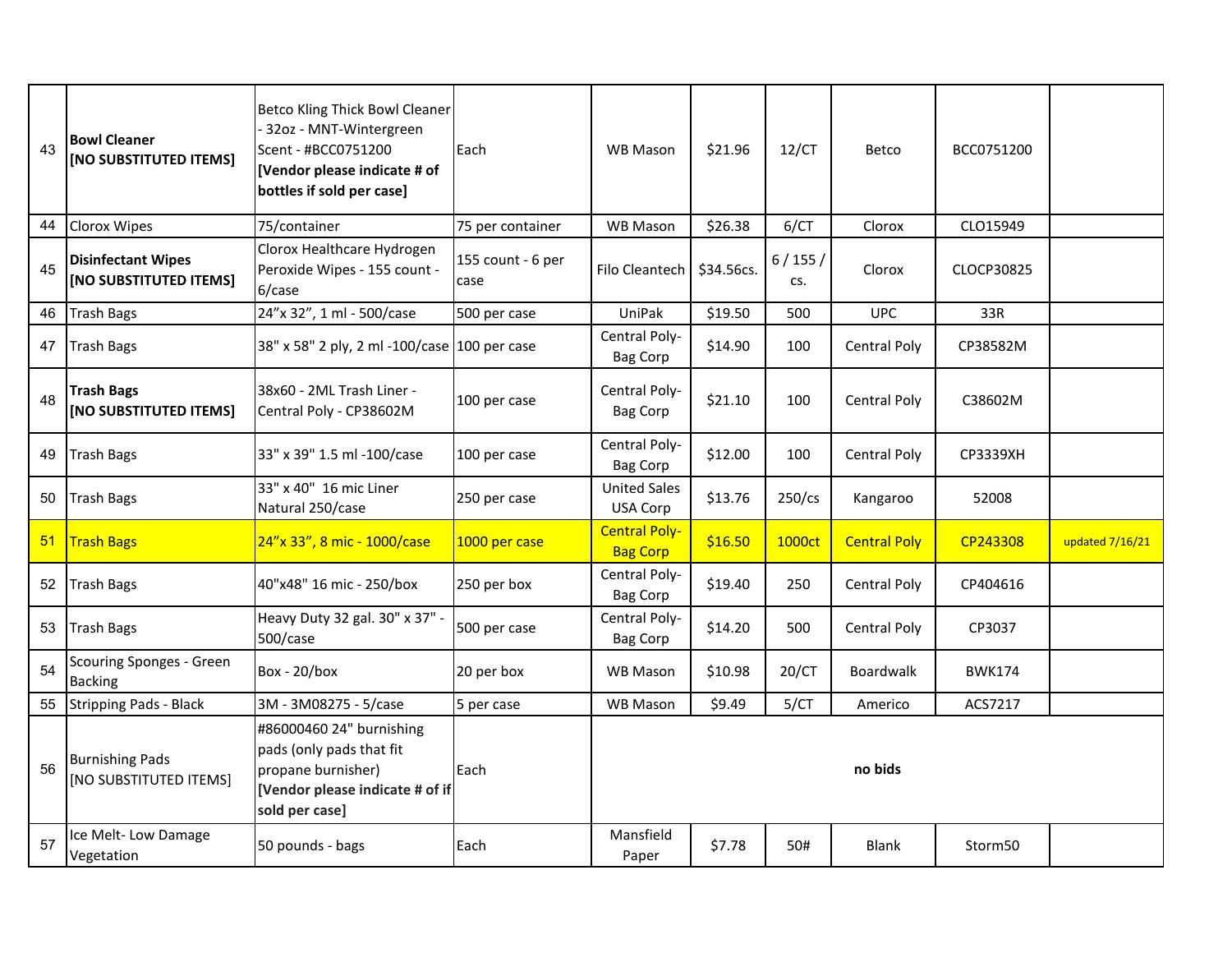| 58 | Ice Melt -<br>[NO SUBSTITUTED ITEMS]             | Purple Flame - 50 lbs. - SSS -<br>CS531                                            | Each                           |                                                  |           |         | no bids         |                                                     |                 |
|----|--------------------------------------------------|------------------------------------------------------------------------------------|--------------------------------|--------------------------------------------------|-----------|---------|-----------------|-----------------------------------------------------|-----------------|
| 59 | Paper Towels - Natural                           | Baywest #31300 - 6 rolls/800<br>ft. - NOTCHED                                      | 800 foot - 6 rolls per<br>case | <b>WB Mason</b>                                  | \$21.44   | 6/CS    | Alliance        | ALICNK800                                           |                 |
| 60 | Paper Towels - Natural                           | 8" x 600' roll -2" core - 12/case 600 foot - 12 rolls<br><b>NOT NOTCHED</b>        | per case                       | <b>WB Mason</b>                                  | \$23.48   | 12/CS   | Alliance        | ALIC9K600                                           |                 |
| 61 | <b>Paper Towels - White</b>                      | 8" x 800 roll - 6/case - NOT<br><b>NOTCHED</b>                                     | 800 foot - 6 rolls per<br>case | <b>Filo Cleantech</b>                            | \$18.10cs | 6/CS    | <b>ACI</b>      | <b>ACI8800W</b>                                     | updated 8/25/21 |
| 62 | <b>Paper Towels</b><br>[NO SUBSTITUTED ITEMS]    | Bounty - 2 ply - 8/pack                                                            | 8 per pack                     | <b>WB Mason</b>                                  | \$8.99    | $8$ /PK | Bounty          | PGC75721                                            |                 |
| 63 | <b>Standard Paper Towel</b><br>Dispenser w/Lever | 2 in. core - for 625' roll                                                         | 625 foot roll                  | <b>WB Mason</b>                                  | \$12.50   | EA      | Sofidel         | HVN410203                                           |                 |
| 64 | <b>Neutral Cleaner</b>                           | 2.5 Gallon Containers<br>[Vendor please indicate # of<br>bottles if sold per case] | Each                           | Top Notch<br>Supply, Inc.                        | \$9.50    | 2.5 GAL | <b>CREATIVE</b> | NEUT2.5                                             |                 |
| 65 | SprayBuff compound                               | 1 Gallon container (4 per case) 4 per case                                         |                                | Top Notch<br>Supply, Inc.                        | \$21.60   | 4 GAL   | <b>DYNASOL</b>  | SBUFF4                                              |                 |
| 66 | <b>Glass Cleaner</b>                             | 1 Gallon container (4 per case) 4 per case                                         |                                | <b>Top Notch</b><br>Supply, Inc.                 | \$13.70   | 4 gal   | <b>CREATIVE</b> | Glass4                                              | updated 7/16/21 |
| 67 | <b>Gum Remover</b>                               | Gum Remover - aresol can - 6<br><b>OZ</b>                                          | 12 per case                    | <b>United Sales</b><br>USA Corp                  | \$23.09   | 12/CS   | <b>CHASE</b>    | 4334107                                             |                 |
| 68 | Dust Mop Treatment                               | <b>Dust Mop Treatment</b>                                                          | 12 per case                    | Pyramid                                          | \$30.99   | 12/CASE | <b>CHASE</b>    | 5152 ** 180z<br>CAN,<br>AEROSOL**                   |                 |
| 69 | Mop                                              | Blue/White Finish Wet Mops                                                         | Each                           | <b>WB Mason</b>                                  | \$40.69   | 12/CT   | Abco            | ABOLM203MCS                                         |                 |
| 70 | Mop                                              | Dry Mop Head Looped - 5x36<br>each                                                 | Each                           | Top Notch<br>Supply, Inc.                        | \$4.78    | 5X36    | <b>JANCO</b>    | 536DMOP                                             |                 |
| 71 | Mop                                              | Dry Mop Head Looped - 5x48<br>each                                                 | Each                           | Top Notch<br>Supply, Inc.                        | \$6.85    | 5X48    | <b>JANCO</b>    | 548DMOP                                             |                 |
| 71 | Mop                                              | Dry Mop Head Looped - 5x48<br>each                                                 | Each                           | <b>ALTERNATIVE</b><br><b>BID ITEM</b><br>Pyramid | \$82.20   | 12/case | <b>ABCO</b>     | DMTL12548DBL<br>$**12$<br>EA/CSFULL<br>CASES ONLY** |                 |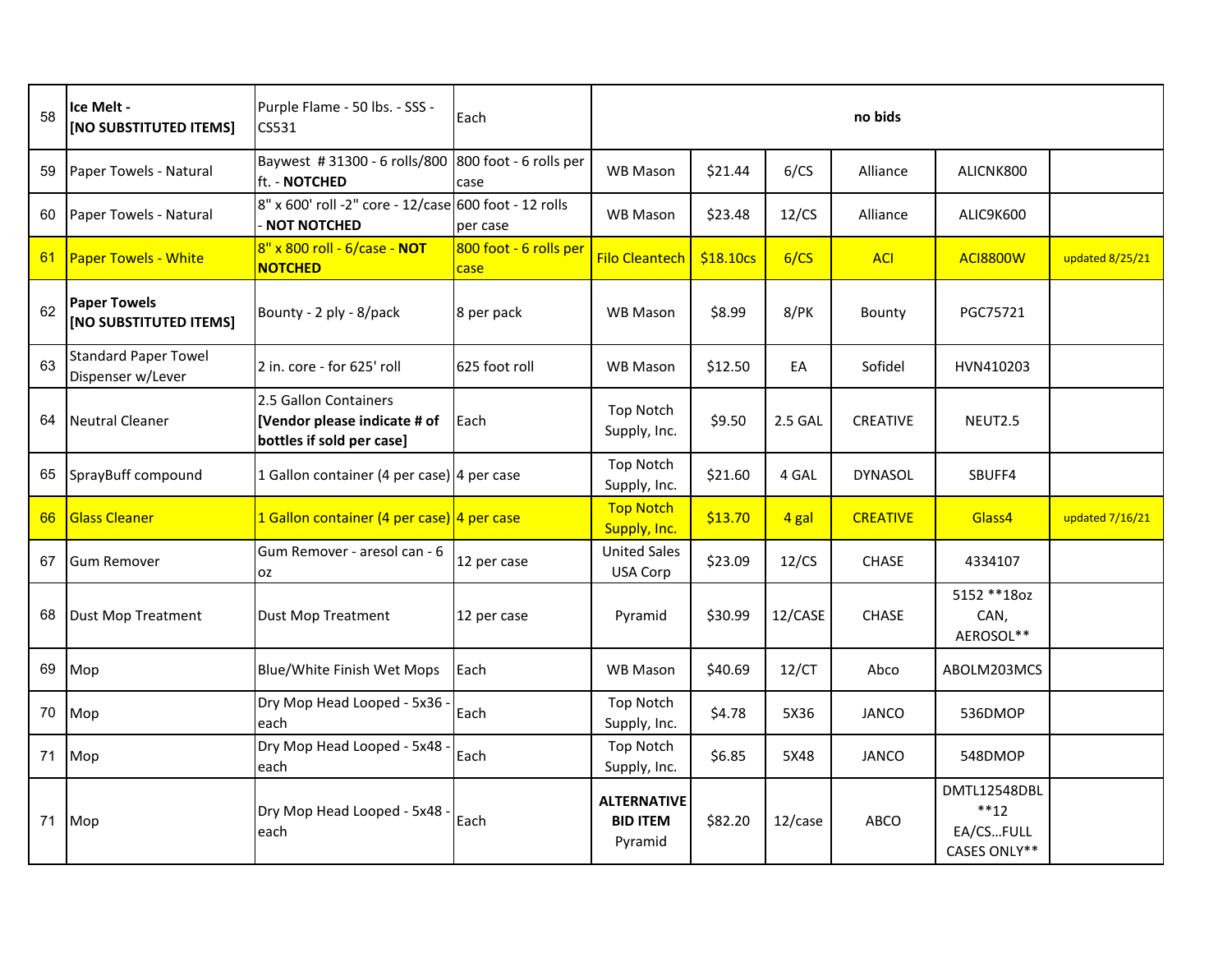| 72 | Wet Mop<br>[NO SUBSTITUTED ITEMS]                     | End Finish Wet Mop Heads -<br>24oz - Blue - 5" Headband -<br>#RLBV0476 | Each        | No bids match exact                                                |         |                    |               |                                        |                 |  |  |
|----|-------------------------------------------------------|------------------------------------------------------------------------|-------------|--------------------------------------------------------------------|---------|--------------------|---------------|----------------------------------------|-----------------|--|--|
| 72 | Wet Mop<br>[NO SUBSTITUTED ITEMS]                     | End Finish Wet Mop Heads -<br>24oz - Blue - 5" Headband -<br>#RLBV0476 | Each        | <b>ALTERNATIVE</b><br><b>BID ITEM Top</b><br>Notch Supply,<br>Inc. | \$3.97  | 24 OZ.             | <b>JANCO</b>  | <b>LGFINISH</b>                        |                 |  |  |
| 73 | Industrial Web Foot Wet<br>Mop                        | 24 oz - 12/pack                                                        | 12 per pack | <b>Top Notch</b><br>Supply, Inc.                                   | \$39.60 | 24 OZ.             | <b>JAMCO</b>  | <b>BLLGMOP</b>                         |                 |  |  |
| 74 | <b>Gloves - Powder Free</b><br>[NO SUBSTITUTED ITEMS] | Nitrile - M - 100 pack                                                 | 100 per box | <b>Top Notch</b><br>Supply, Inc.                                   | \$11.65 | 100/<br><b>BOX</b> | SAFETYZONE    | <b>GNPR-M</b>                          |                 |  |  |
| 75 | <b>Gloves - Powder Free</b><br>[NO SUBSTITUTED ITEMS] | Nitrile - LG - 100 pack                                                | 100 per box | <b>Top Notch</b><br>Supply, Inc.                                   | \$11.65 | 100/<br><b>BOX</b> | SAFETYZONE    | <b>GNPR-LG</b>                         |                 |  |  |
| 76 | <b>Gloves - Powder Free</b><br>[NO SUBSTITUTED ITEMS] | Nitrile - XLG - 100 pack                                               | 100 per box | <b>Top Notch</b><br>Supply, Inc.                                   | \$11.65 | 100/<br><b>BOX</b> | SAFETYZONE    | <b>GNPR-XL</b>                         |                 |  |  |
| 77 | Gloves - Powder Free                                  | LG - 100 pack                                                          | 100 per box | Top Notch<br>Supply, Inc.                                          | \$3.27  | 100/<br><b>BOX</b> | SAFETYZONE    | <b>GVDR-LARGE</b>                      |                 |  |  |
| 78 | <b>Plastic Spray Bottles</b>                          | 32oz - plastic spray bottles -<br>each -Bottle Only - no trigger       | Each        | Pyramid                                                            | \$0.53  | each               | Impact        | 5032WG                                 | updated 7/16/21 |  |  |
| 79 | <b>Plastic Spray Bottles</b>                          | 32oz - trigger spray bottles -<br>each                                 | Each        | <b>Top Notch</b><br>Supply, Inc.                                   | \$0.45  | 32 OZ.             | <b>JANCO</b>  | <b>TRIG32</b>                          |                 |  |  |
| 80 | <b>Rest Room Cleaner</b><br>[NO SUBSTITUTED ITEMS]    | Kaivac Kaiblooey Restroom<br>Cleaner - KBLG                            | Each        | <b>Top Notch</b><br>Supply, Inc.                                   | \$0.45  | 32 OZ.             | <b>JANCO</b>  | <b>TRIG32</b>                          |                 |  |  |
| 81 | Brute Dolly - Black<br>[NO SUBSTITUTED ITEMS]         | Rubbermaid - RCP640                                                    | Each        | <b>Top Notch</b><br>Supply, Inc.                                   | \$74.80 | 4 GAL              | <b>KAIVAC</b> | KAIB4                                  |                 |  |  |
| 82 | Lobby Dust Pans<br><b>[NO SUBSTITUTED ITEMS]</b>      | Rubbermaid - RCP2531                                                   | Each        | Pyramid                                                            | \$24.98 | EA                 | RUBBERMAID    | 2640 ** 2<br>EA/CSFULL<br>CASES ONLY** |                 |  |  |